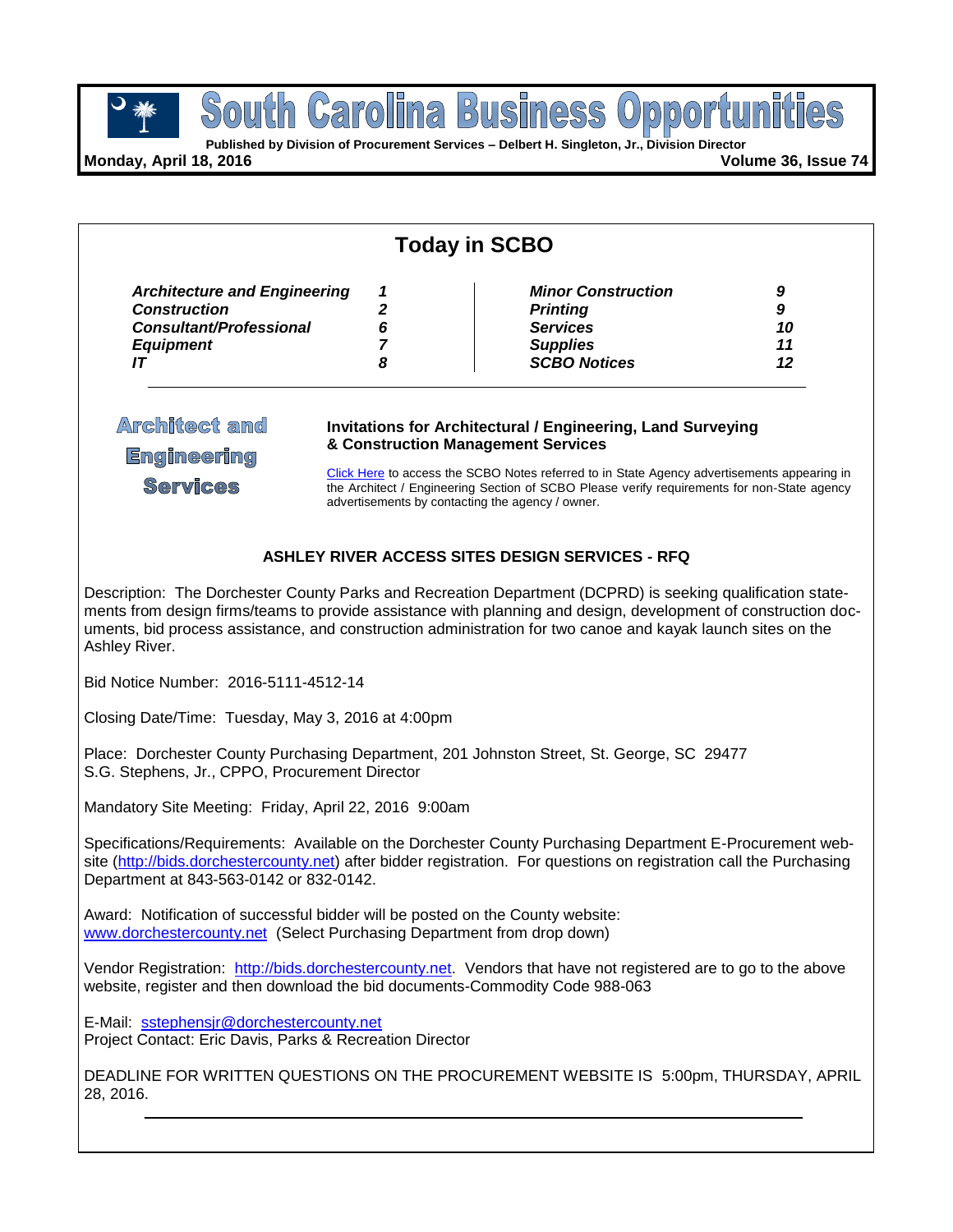|                                                                                                                                | <b>Invitations for Construction Bids</b>                                                                                                                                                                     |
|--------------------------------------------------------------------------------------------------------------------------------|--------------------------------------------------------------------------------------------------------------------------------------------------------------------------------------------------------------|
| <b>Construction</b>                                                                                                            |                                                                                                                                                                                                              |
|                                                                                                                                | Please verify requirements for non-State agency advertisements by contacting the<br>agency / owner. Projects expected to cost less than \$50,000 are listed under the<br>Minor Construction heading.         |
| Project Name: SAND VOLLEYBALL COMPLEX                                                                                          |                                                                                                                                                                                                              |
| Project Number: H17-N099-MJ                                                                                                    |                                                                                                                                                                                                              |
| Project Location: 369 Allied Drive, Conway                                                                                     |                                                                                                                                                                                                              |
| <b>Construction Cost Range: \$350,000 to \$400,000</b>                                                                         | Bid Security Required: Yes Performance Bond Required: Yes Payment Bond Required: Yes                                                                                                                         |
|                                                                                                                                | Description of Project: Construction of 5 sand volleyball courts located adjacent to CCU's new Tennis Complex                                                                                                |
|                                                                                                                                | in the Atlantic Center. Construction includes along with the courts, referee stands, nets, posts, antennas                                                                                                   |
|                                                                                                                                | and boundary poles, concrete sidewalks, non-filled synthetic turf, removal of and installation of new fenc-                                                                                                  |
| close of project.                                                                                                              | ing, windscreens and conduits for future lights. Contractor may be subject to performance appraisal at                                                                                                       |
| <b>Bidding Documents / Plans May Be Obtained From:</b>                                                                         |                                                                                                                                                                                                              |
|                                                                                                                                | http://www.coastal.edu/administartion/facilities/specs_plans_standards.html                                                                                                                                  |
|                                                                                                                                | Note: Bidders must obtain bidding Documents/Plans from the above listed source(s) to be listed as an official                                                                                                |
|                                                                                                                                | plan holder. Only those bidding documents / plans obtained from the source(s) are official. Bidders that                                                                                                     |
|                                                                                                                                | rely on copies of bidding documents / plans obtained from any other source do so at their own risk. All<br>written communications with official plan holders & bidders will be via email or website posting. |
| <b>Architect/Engineer: DDC Engineers</b>                                                                                       |                                                                                                                                                                                                              |
| A/E Contact: Eric Sandford, PE                                                                                                 |                                                                                                                                                                                                              |
| A/E Address: 1298 Professional Drive, Myrtle Beach, SC 29577                                                                   |                                                                                                                                                                                                              |
|                                                                                                                                | A/E E-mail: eks@ddcinc.com A/E Telephone: 843-692-3200 A/E Fax: 843-692-3210<br>Note: All questions & correspondence concerning this Invitation to Bid shall be addressed to the A/E.                        |
| <b>Agency/Owner: Coastal Carolina University</b>                                                                               |                                                                                                                                                                                                              |
| Name & Title of Agency Coordinator: Mark Avant                                                                                 |                                                                                                                                                                                                              |
| Address: PO Box 261954, Conway, SC 29528                                                                                       |                                                                                                                                                                                                              |
| Pre-Bid Conf./Site Visit: Yes, non-mandatory                                                                                   | E-mail: avant@coastal.edu Telephone: 843-349-2152 Fax: 843-349-2182                                                                                                                                          |
| Pre-Bid Date/Time: 5/3/2016 11:00am                                                                                            |                                                                                                                                                                                                              |
| <b>Place: Facilities 2 Conference Room</b>                                                                                     |                                                                                                                                                                                                              |
| Bid Closing Date/Time: 5/19/2016 2:00pm                                                                                        |                                                                                                                                                                                                              |
| <b>Place: Facilities 2 Conference Room</b>                                                                                     |                                                                                                                                                                                                              |
| Hand Deliver Bids To: Mark Avant, 102 Shop Road, Conway, SC 29526<br>Mail Bids To: Mark Avant, PO Box 261954, Conway, SC 29528 |                                                                                                                                                                                                              |
|                                                                                                                                |                                                                                                                                                                                                              |
|                                                                                                                                |                                                                                                                                                                                                              |
| Project Name: CLOSE BUILDING AHU REPLACEMENT                                                                                   |                                                                                                                                                                                                              |
| Project Number: H27-6117 / 50002911-2                                                                                          |                                                                                                                                                                                                              |
| Project Location: University of South Carolina, Columbia, SC                                                                   | Bid Security Required: Yes Performance Bond Required: Yes Payment Bond Required: Yes                                                                                                                         |
| <b>Construction Cost Range:</b>                                                                                                | \$500,000 - \$550,000                                                                                                                                                                                        |
|                                                                                                                                | Description of Project: Provide labor and materials as detailed in the construction documents for the installa-                                                                                              |
|                                                                                                                                | tion of new chilled water cooling coils and new access to the (2) penthouse air handlers on the Close-                                                                                                       |
|                                                                                                                                | Hipp building. Small and Minority participation is encouraged. It is the contractor's responsibility to obtain                                                                                               |
| at close of project.                                                                                                           | all bidding documents from the purchasing website. Contractor may be subject to performance appraisal                                                                                                        |
|                                                                                                                                | Bidding Documents / Plans May Be Obtained From: purchasing.sc.edu                                                                                                                                            |
|                                                                                                                                |                                                                                                                                                                                                              |

**Note:** Bidders must obtain bidding Documents/Plans from the above listed source(s) to be listed as an official plan holder. Only those bidding documents / plans obtained from the source(s) are official. Bidders that rely on copies of bidding documents / plans obtained from any other source do so at their own risk. All written communications with official plan holders & bidders will be via email or website posting. **Architect/Engineer:** Mechanical Design Inc.

**A/E Contact:** Justin Varco, PE, CPD

**A/E Address:** 4403 Broad River Rd., Columbia, SC 29210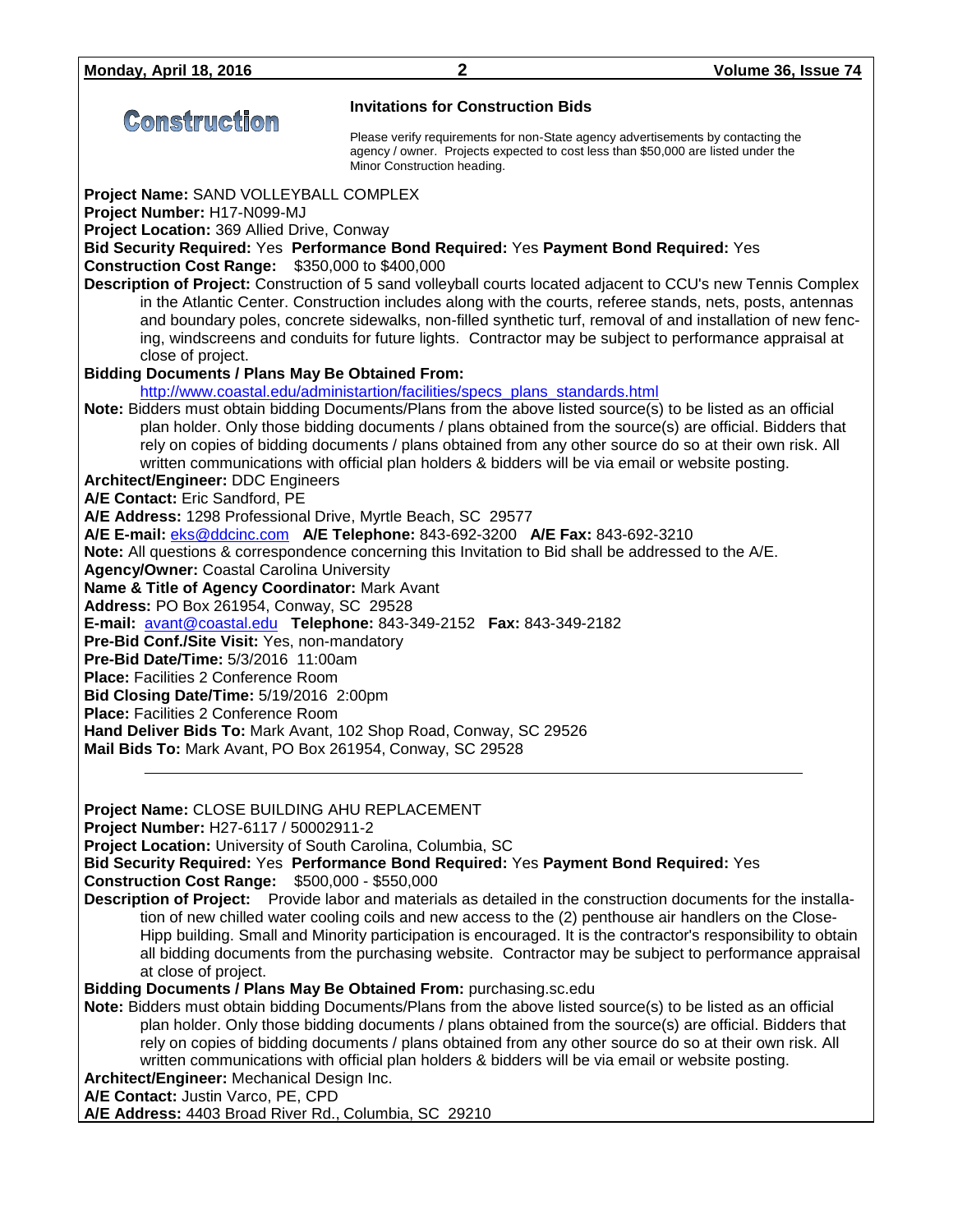#### **Monday, April 18, 2016 3 Volume 36, Issue 74**

**A/E E-mail:** [justin@mdi9834.com](mailto:justin@mdi9834.com) **A/E Telephone:** 803-731-9834 **A/E Fax:** 803-731-9837 **Note:** All questions & correspondence concerning this Invitation to Bid shall be addressed to the A/E. **Agency/Owner:** University of South Carolina **Name & Title of Agency Coordinator:** Clarissa Clark, CPPO **Address:** 743 Greene St., Columbia, SC 29208 **E-mail:** [clarkcg2@mailbox.sc.edu](mailto:clarkcg2@mailbox.sc.edu) **Telephone:** 803-777-7162 **Fax:** 803-777-7334 **Pre-Bid Conf./Site Visit:** Yes, non-mandatory **Pre-Bid Date/Time:** 4/28/2016 11:00am **Place:** 743 Greene St., Conference Room 56 **Bid Closing Date/Time:** 5/12/2016 2:00pm **Place:** 743 Greene St., Conference Room 53 **Deliver Bids To:** Clarissa Clark (Bid Enclosed), University of South Carolina, 743 Greene Street, Columbia, SC 29208 **Project Name:** USC LANCASTER - STARR HALL RENOVATIONS **Project Number:** H37-9517 **Project Location:** University of South Carolina - Lancaster, Lancaster, SC **Bid Security Required:** Yes **Performance Bond Required:** Yes **Payment Bond Required:** Yes **Construction Cost Range:** \$150,000 - \$250,000 **Description of Project:** The project work consists of interior renovations to administrative space and existing restrooms within Starr Hall on USC Lancaster's campus. See drawings and technical specifications for further detailed information. Minority and small business participation is encouraged. Contractor may be subject to performance appraisal at close of project. **Bidding Documents / Plans May Be Obtained From:** [http://purchasing.sc.edu](http://purchasing.sc.edu/) (see Facilities Construction Solicitations & Awards.) **Note:** Bidders must obtain bidding Documents/Plans from the above listed source(s) to be listed as an official plan holder. Only those bidding documents / plans obtained from the source(s) are official. Bidders that rely on copies of bidding documents / plans obtained from any other source do so at their own risk. All written communications with official plan holders & bidders will be via email or website posting. **In Addition To The Above Official Source(s) Bidding Documents / Plans Are Also Available At:** Bidders are responsible for obtaining all updates to bidding documents from the USC Purchasing website. [\(http://purchasing.sc.edu\)](http://purchasing.sc.edu/) **Architect/Engineer:** Goodwyn Mills Cawood **A/E Contact:** Matthew King **A/E Address:** 101 East Washington Street, Suite 200, Greenville, SC 29601 **A/E E-mail:** [matthew.king@gmcnetwork.com](mailto:matthew.king@gmcnetwork.com) **A/E Telephone:** 864-527-0460 **A/E Fax:** 864-527-0461 **Note:** All questions & correspondence concerning this Invitation to Bid shall be addressed to the A/E. **Agency/Owner:** University of South Carolina **Name & Title of Agency Coordinator:** Clarissa Clark **Address:** 743 Greene Street, Columbia, SC 29208 **E-mail:** [clarkcg2@mailbox.sc.edu](mailto:clarkcg2@mailbox.sc.edu) **Telephone:** 803-777-7162 **Fax:** 803-777-7334 **Pre-Bid Conf./Site Visit:** Yes, non-mandatory **Pre-Bid Date/Time:** 4/26/2016 10:00am **Place:** Bradley Bldg Room 111, USC Lancaster **Bid Closing Date/Time:** 5/12/2016 3:00pm **Place:** 743 Greene Street, Columbia, SC 29208 **Deliver Bids To:** Clarissa Clark (BID ENCLOSED), 743 Greene Street, Columbia, SC 29208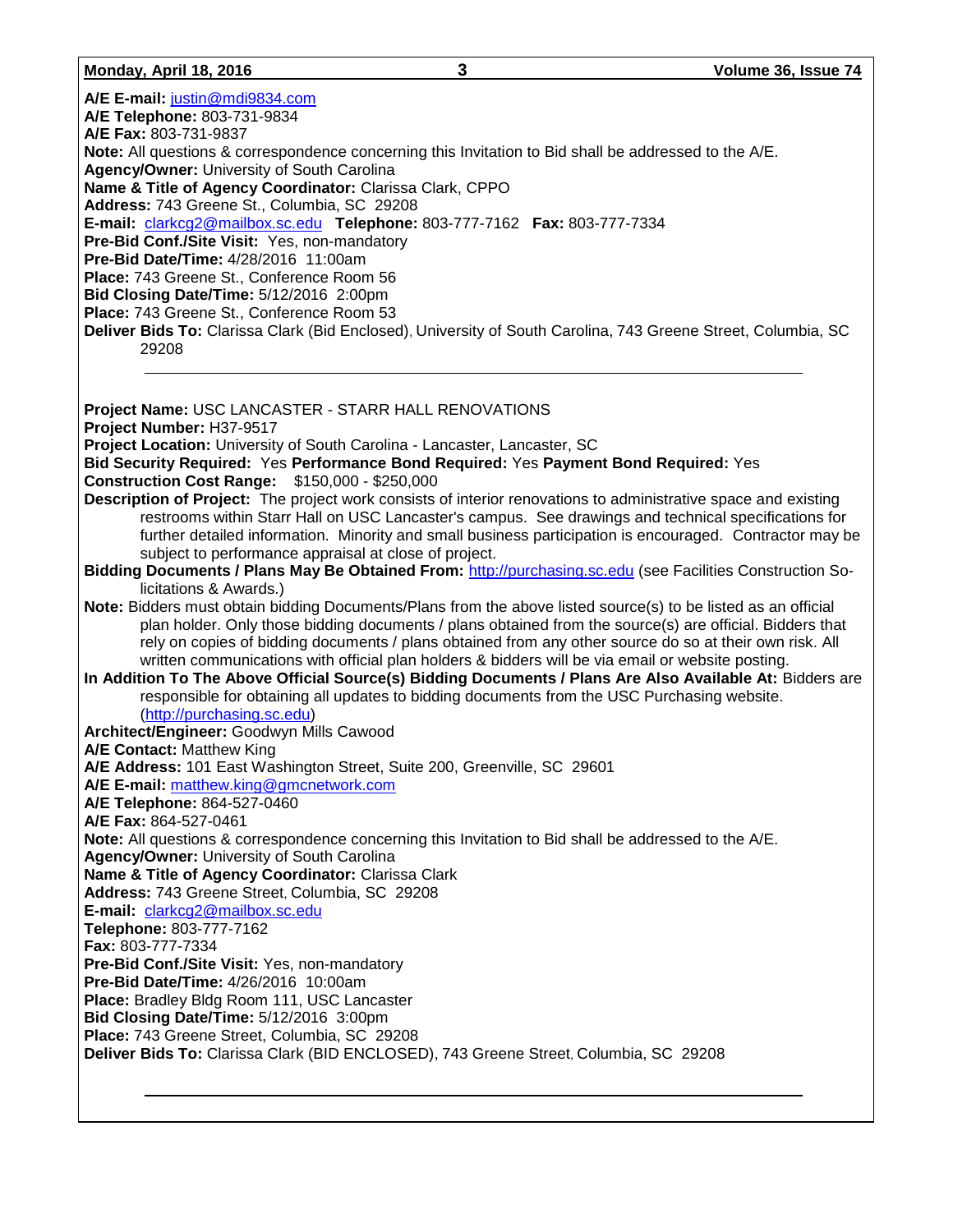**Project Name:** MILLWOOD SERVICE CONNECTIONS **Project Number:** 16-0202 **Project Location:** Williamsburg County **Bid Security Required:** Yes **Performance Bond Required:** Yes **Payment Bond Required:** Yes **Construction Cost Range:** \$300,000 - \$400,000 **Description of Project:** The Project consists of installing approximately 90 Residential Water Service Assemblies, 290 Residential Water Service Connections and related appurtenances located in Williamsburg County in the State of South Carolina. **Bidding Documents / Plans May Be Obtained From:** Eastern Engineering, LLC **In Addition To The Above Official Source(s) Bidding Documents / Plans Are Also Available At:** iSqFt, BidPro **Architect/Engineer:** Eastern Engineering, LLC **A/E Contact:** Randy DeBona **A/E Address:** 108 S. Acline St., PO Box 1322, Lake City, SC 29560 **A/E E-mail:** [manager@easternengineeringllc.net](mailto:manager@easternengineeringllc.net) **A/E Telephone:** 843-374-8030 **Note:** All questions & correspondence concerning this Invitation to Bid shall be addressed to the A/E. **Agency/Owner:** Williamsburg County Water and Sewer Authority **Name & Title of Agency Coordinator:** Lane Mixon **Address:** 130 West Main Street, PO Box 1124, Kingstree, SC 29556 **E-mail:** [lane.mixon@wc.sc.gov](mailto:lane.mixon@wc.sc.gov) **Telephone:** 843-355-9321 **Bid Closing Date/Time:** 5/5/2016 2:00pm **Place:** 130 West Main Street, Kingstree, SC 29556 **Deliver Bids To:** Lane Mixon, WCWSA, 130 West Main Street, Kingstree, SC 29556

# **CITY OF CHARLESTON -- CP1617 POLICE DEPARTMENT FORENSICS SERVICES BUILDING**

**Public Notice of Meeting will be posted at:** Front foyer, 823 Meeting Street, Department of Parks.

**Proposed Form of Contract:** AIA B101-2007.

**Description of Project:** Design professional services for the construction of a new 11,000SF forensics services building for the City of Charleston Police Department at 1975 Bees Ferry Road adjacent to Fire Station 19. Scope of the project is expected to include investigator/staff offices, various evidence analysis labs, and evidence processing/storage. Building design will be subject to the City of Charleston's Design Review Board and Design Review Committee.

**Anticipated Construction Cost Range**: \$4.1 – 4.5 million.

**Description of Professional Services Anticipated for Project:** Project will include complete architectural design (and associated engineering), verification of project budget, detailed cost estimating, project scheduling, construction documents, bidding coordination, and construction administration.

### **Resumes:**

- 1. Executive summary:
	- a. Cover letter (1 page maximum)
	- b. Selection criteria summaries (1 page maximum for each see below for list)
- 2. Federal Standard Form 330 is to be submitted.For consultants to be used, they must be included in a single Form 330 for the proposed team.
- 3. Other unspecified supporting documentation

# **Selection Criteria:**

A Selection Committee will evaluate the information submitted and will select a minimum of three finalists for interviews. The following criteria will be used to evaluate each firm: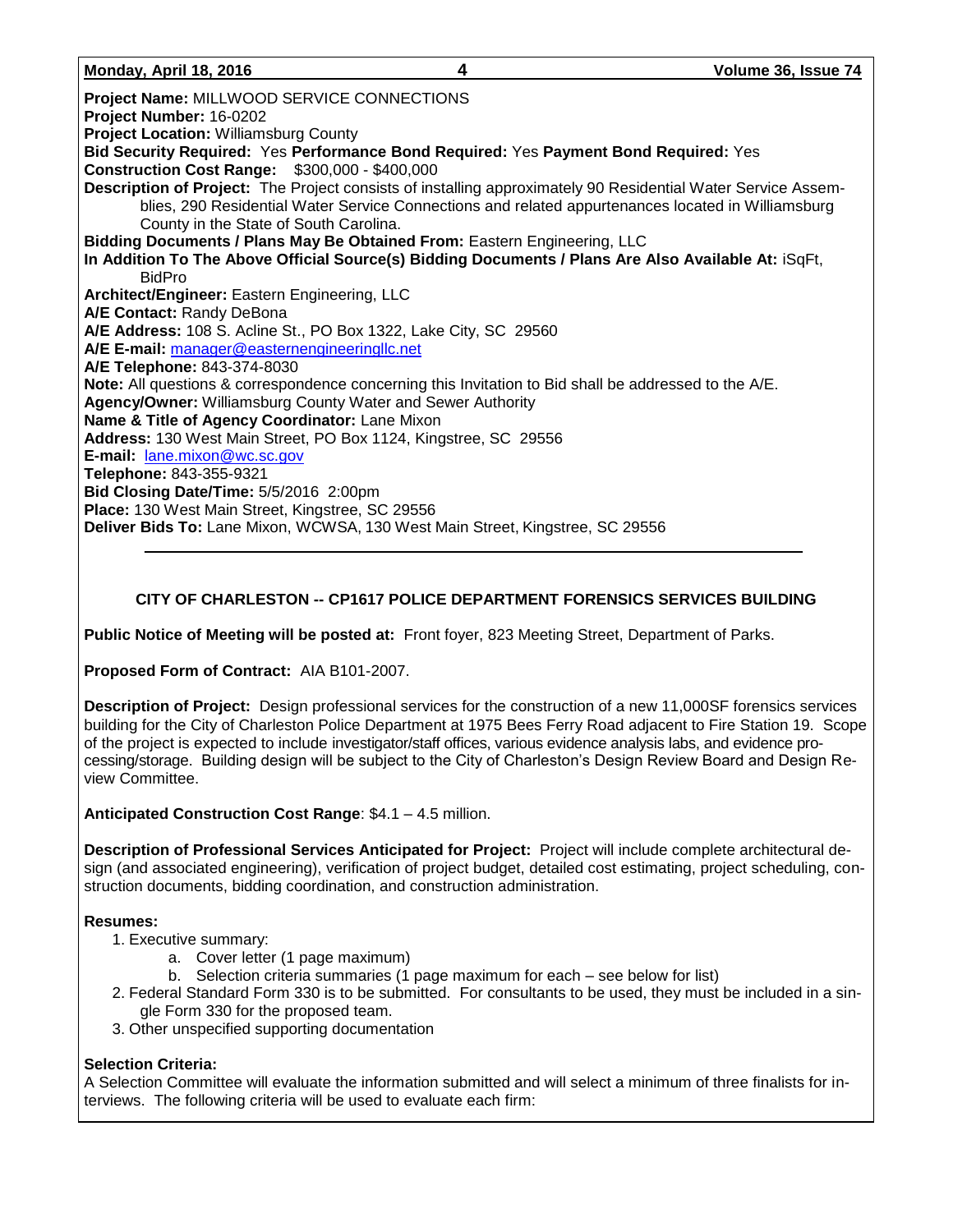#### **Monday, April 18, 2016 5 Volume 36, Issue 74**

- A. Related experience on similar projects
- B. Past performance
- C. Demonstrated ability to meet time and budget
- D. Creativity and insight related to project
- E. Ability of professional personnel
- F. Location of firm

**Resume Deadline Date:** Wednesday, May 25, 2016 4:00pm

**Number of Copies:** Ten (10) bound copies and one compact disc with an electronic PDF of the submittal.

| <b>Name of Project Manager:</b> | Curt Berg                                     |  |
|---------------------------------|-----------------------------------------------|--|
|                                 | City of Charleston, Capital Projects Division |  |
|                                 | 823 Meeting Street, Second Floor              |  |
|                                 | Charleston, SC 29403                          |  |
|                                 | Tel: 843-579-7552                             |  |
|                                 | Fax: 843-724-7300                             |  |
|                                 | E-mail: BERGC@charleston-sc.gov               |  |

## **CITY OF GOOSE CREEK ACTIVITY CENTER**

### **REQUEST FOR CONTRACTOR PREQUALIFICATIONS**

Owner: The City of Goose Creek will receive sealed Submittal of Qualifications from General Contractors interested in submitting construction bids for a new building including site work. The project is anticipated to bid June, 2016 to prequalified Contractors only.

Project Description: Project consists of a one- story building of approx. 33,850 sf The building includes a gymnasium, various exercise rooms, preschool classrooms and an administrative suite.

Construction Cost Range: \$9,000,000.00 to \$10,000,000.00

Submit: Letter of interest by April 22, 2016 (2:00pm) and insert the exact company name, name/ e-mail address of the responsible person to contact.

The Solicitation for Pre-qualification of Bidders will be sent via e-mail to those identified in the Letter of interest only.

Submittal of Qualifications is due April 29, 2016 (2:00pm)

Submittal Location: Thomas & Denzinger Architects, 73 1/2 State Street, Charleston, South Carolina. Submittal may be hand delivered or mailed. Faxed/ Electronic information is not acceptable.

Contact: Hermann Denzinger, AIA, Thomas & Denzinger Architects, 843-577-5373, or e-mail Lisett Casiano [lisett@thomasanddenzinger.com](mailto:lisett@thomasanddenzinger.com) for addtitional information.

This Solicitation Does Not Commit The Owner to award a contract, to pay any costs incurred in the preparation of a bid or qualifications, or to procure or contract for services. The Owner reserves the right to reject any & all responses, to cancel this solicitation, and to make an award deemed in its own best interest.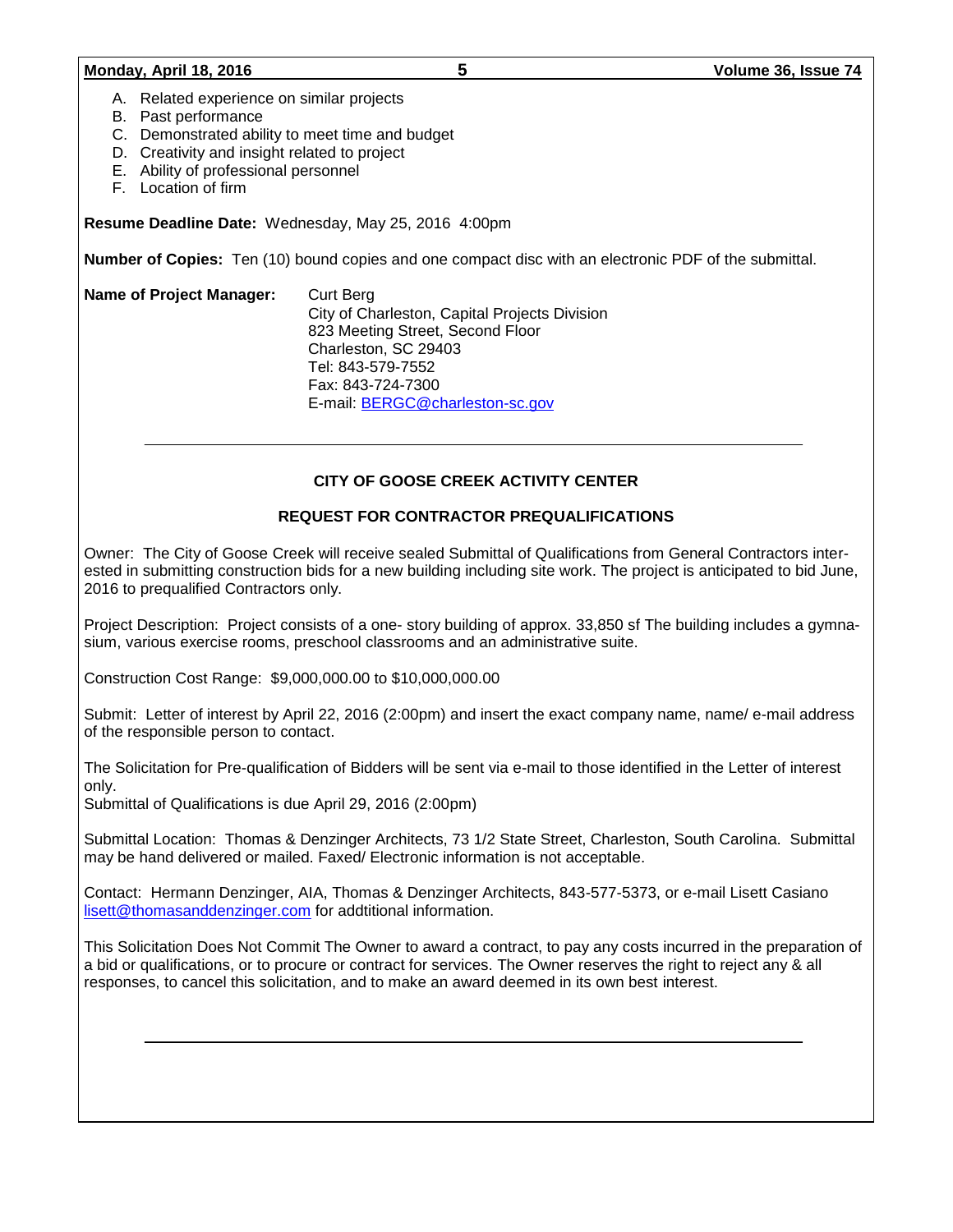# **ANDERSON SCHOOL DISTRICT ONE -- ROOF REPLACEMENT/REPAIRS**

Anderson School District One will be accepting sealed bids for the project: Roof Replacement/Repairs to various schools throughout the district. The project bid date is May 5, 2015. A mandatory pre-bid conference will be held on Thursday, April 21, 2016 at 2:00pm at the District office located at 801 North Hamilton Street, Williamston, SC, 29697.

A bid bond equal to 5% of the bid price along with a performance and payment bond will be required for this project. Bid documents will be provided at the pre-bid meeting. For any questions, please call Mr. Jeff Martin with WMBE Consultants, LLC at 864-965-8668.

# **PUBLIC RESTROOMS AND STORAGE BUILDING PROJECT**

# **(RE-ADVERTISED TO APPEAR UNDER** *CONSTRUCTION* **RATHER THAN** *MINOR CONSTRUCTION***)**

The Town of Santee is accepting sealed bids for the Public Restrooms and Storage Building Project. Sealed bids will be accepted until 2:00pm on Monday, May 16, 2016 at Santee Town Hall, 194 Brooks Blvd., Santee, S.C. 29142. Late, faxed or e-mailed bids will not be considered. Each bid must be accompanied by Bid Security in the amount of not less than five percent of the Base Bid.

Instructions to Bidders, project bidding documents including drawings, specifications, bid forms and addenda are available for viewing and purchase at:

TPM in Columbia, SC 803.252.4770 or may be viewed in the TPM OnLine Planroom - Public Planroom. [www.tpm-columbia.com.](http://www.tpm-columbia.com/)

Emailed questions may be directed to the office of the landscape architect; Allées: Landscape Architecture [lgdukes@allees.net](mailto:lgdukes@allees.net) .

The Project consists of construction of a 325 sf public restroom building and a 325 sf storage building along with associated sitework and utilities.

Each Bidder must be qualified under the provisions of the South Carolina Contractor's Licensing Law, Code, and Section 40-11-10, et seq. Bidders must comply with Title VI of the Civil Rights Act of 1964, the Davis-Bacon Act, the Anti-Kickback Act, the Contract Work Hours and Safety Standards Act and 40 CFR 33.240. Bid submittals from minority and women owned businesses and Disadvantaged Business Enterprises (DBE) are encouraged.

The Town of Santee does not discriminate on the basis of age, color, religion, sex, national origin, familial status or disability in the admission or access to, or treatment or employment in, its federally assisted programs or activities. The Owner will in no way be liable for any costs incurred by any bidder in the preparation of its Bid in response to this Invitation to Bid. The successful Bidder will be required to furnish a satisfactory performance bond & payment bond each in the amount of 100 percent of the bid. The Owner reserves the right to reject any or all bids, to waive informalities & to re-advertise.

# **Consultant / Professional**

# **LOWER SAVANNAH COUNCIL OF GOVERNMENTS -- LSCOG RFP #16-01**

Lower Savannah Council of Governments will release a Request for Proposal (RFP) on April 18, 2016. The RFP will solicit proposals for Branding and Marketing Services for Lower Savannah Council of Governments, which serves Aiken, Allendale, Bamberg, Barnwell, Calhoun, and Orangeburg counties in the State of South Carolina.

Interested marketing companies should visit the Lower Savannah Council of Government's website at [www.lscog.org](http://www.lscog.org/) to access the RFP. If unable to access the website, please contact us for a copy of the RFP.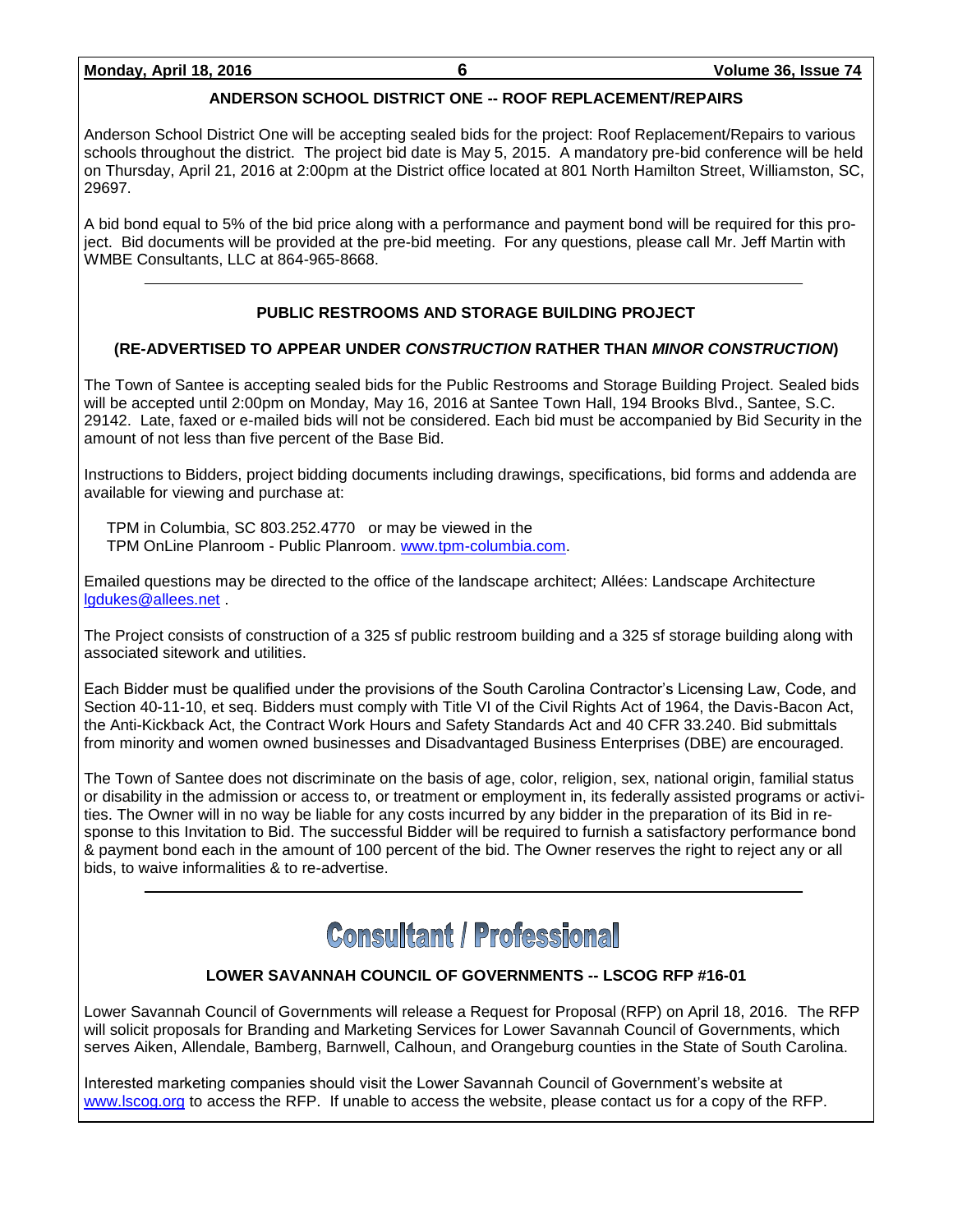| <b>Monday, April 18, 2016</b>                                                                                                                                                                                                                                                                                                                                                                                                                                                                                       | 7                                                                                                                                                                                                                                                            | Volume 36, Issue 74                                                                                                                                                                                                                |  |  |  |
|---------------------------------------------------------------------------------------------------------------------------------------------------------------------------------------------------------------------------------------------------------------------------------------------------------------------------------------------------------------------------------------------------------------------------------------------------------------------------------------------------------------------|--------------------------------------------------------------------------------------------------------------------------------------------------------------------------------------------------------------------------------------------------------------|------------------------------------------------------------------------------------------------------------------------------------------------------------------------------------------------------------------------------------|--|--|--|
| Please note that Proposals are due to the Lower Savannah Council of Governments' office, located at 2748<br>Wagener Road / Hwy 302 North, Aiken, SC 29801 (Post Office Box 850, Aiken, SC 29802-0850), on Wednesday,<br>May 18, 2016 before 12 noon. If you are using UPS, please provide Christine Chandler (cchandler@lscog.org)<br>with a tracking number. If you have any questions regarding the RFP, please contact Christine Chandler, at 803-<br>649-7981 or contact her via e-mail at cchandler@lscog.org. |                                                                                                                                                                                                                                                              |                                                                                                                                                                                                                                    |  |  |  |
| may use TTY Relay South Carolina by dialing 711.                                                                                                                                                                                                                                                                                                                                                                                                                                                                    |                                                                                                                                                                                                                                                              | Lower Savannah Council of Governments funded activities afford equal opportunity to the public. Auxiliary aids<br>and services are available to individuals with disabilities upon request. Speech or hearing-impaired individuals |  |  |  |
|                                                                                                                                                                                                                                                                                                                                                                                                                                                                                                                     | Equipment                                                                                                                                                                                                                                                    |                                                                                                                                                                                                                                    |  |  |  |
| Solicitation Number: 1516-50RS<br>Delivery Point: Conway, SC 29526<br>Submit Offer By: 5/4/2016 3:30pm<br><b>Purchasing Agency: Horry County Schools</b><br>Buyer: Robin Strickland, CPPB, 843-488-6893                                                                                                                                                                                                                                                                                                             | Description: PROVIDE AND DELIVER COMMERCIAL TRAILER MOUNTED TOWABLE BOOM LIFT<br>Download Solicitation From: http://apps.hcs.k12.sc.us/apps/protrac/                                                                                                         |                                                                                                                                                                                                                                    |  |  |  |
| Description: LOCKS AND LOCK COMPONENTS CONTRACT<br>Solicitation Number: 73240481<br>Delivery Point: Clemson SC<br>Submit Offer By: 5/11/2016 11:00AM<br>Rd., Clemson, SC 29634<br>Buyer: April Pitts, 864-656-1773, apitts@clemson.edu<br>www.clemson.edu/cfo/procurement/vendors                                                                                                                                                                                                                                   | Download Solicitation From: Online solicitations only. Solicitations can be viewed at                                                                                                                                                                        | Purchasing Agency: Clemson University, Procurement Services, Administrative Services Bldg., 108 Perimeter                                                                                                                          |  |  |  |
| <b>Description: PIANOS</b><br><b>Solicitation Number: IFB16-0545</b><br>Submit Offer By: 5/6/2016 11:00AM                                                                                                                                                                                                                                                                                                                                                                                                           | Purchasing Agency: Orangeburg Consolidated School District Five, 578 Ellis Ave., Orangeburg, SC 29115<br>Buyer: Vanester S. Ravenell, 803-533-7941, vanester.ravenell@ocsd5.net<br>ets & responses can be found on district web page - http://goo.gl/zt5VeF. | Direct Inquiries To: Vanester S. Ravenell, Procurement Supervisor - vanester.ravenell@ocsd5.net - Bid Pack-                                                                                                                        |  |  |  |
| CITY OF MYRTLE BEACH - BID NO. 16-B0090 - STEEL TRAILER                                                                                                                                                                                                                                                                                                                                                                                                                                                             |                                                                                                                                                                                                                                                              |                                                                                                                                                                                                                                    |  |  |  |

The City of Myrtle Beach will be receiving bids for a 70cy Steel Trailer. Bid forms and specifications may be obtained from the Purchasing Office located at 3231 Mr. Joe White Avenue or from the City Website at [www.cityofmyrtlebeach.com/bids.html.](http://www.cityofmyrtlebeach.com/bids.html) Bids will be received until 2:00pm on May 17, 2016. Bids forms can be mailed if you prefer by calling 843-918-2170.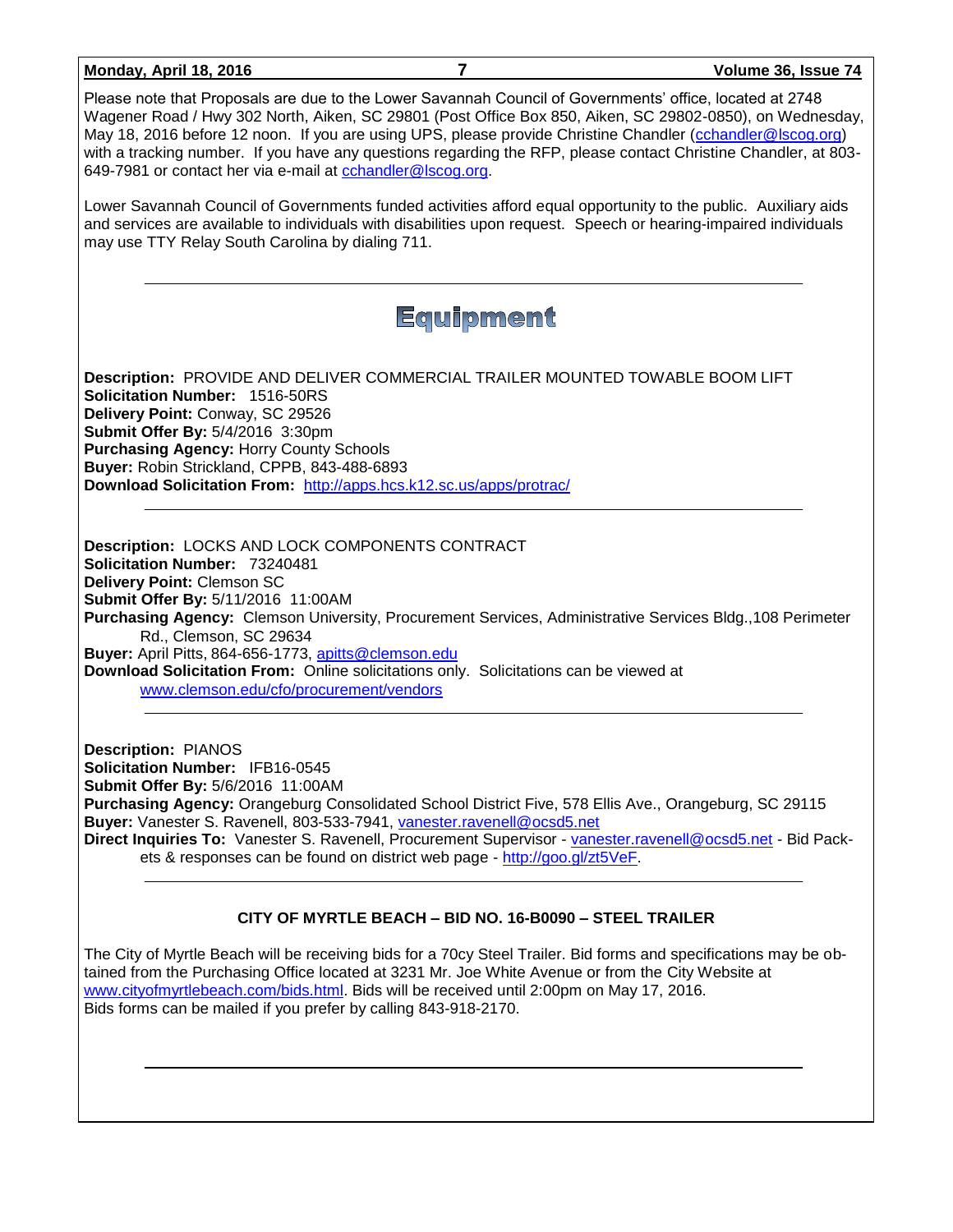# **CUSTOMIZED PRE-FAB PARKING ATTENDANT BOOTHS – REVISED**

# **CHARLESTON COUNTY AVIATION AUTHORITY -- PROCUREMENT: 2016-128REV-CHS**

Written Proposals will be received up to the hour of 2:00pm on Thursday, May 19, 2016. All such Proposals shall be addressed to:

Pam Murphy Manager of Procurement Charleston County Aviation Authority 5500 International Blvd., 3rd Floor Charleston, SC 29418

and clearly marked:

### REQUEST FOR PROPOSALS FOR CUSTOMIZED PRE-FAB PARKING ATTENDANT BOOTHS - REVISED AT CHARLESTON INTERNATIONAL AIRPORT CHARLESTON COUNTY AVIATION AUTHORITY PROCUREMENT#: 2016-128REV-CHS

Request for Proposals Submittal Packages may be obtained at [www.chs-airport.com](http://www.chs-airport.com/) by clicking Business Opportunities then RFQ/RFP/RFB. Any questions and/or comments concerning this Notice for Requests for Proposals should be directed in writing to Pam Murphy, Manager of Procurement, at: [ccaaprocurement@chs-airport.com.](mailto:ccaaprocurement@chs-airport.com) The CCAA will not be responsible for any oral instructions with regard to this Notice.

# **Information Technology**

**Description:** APPSPACE VIDEO WALL SOFTWARE AND LICENSE **Solicitation Number:** 5400011365 **Submit Offer By:** 04/27/2016 3:00pm **Purchasing Agency:** SC Dept. Parks, Recreation & Tourism 1205 Pendleton Street, Room 517 Columbia, SC 29201 **Buyer:** JAMES JACKSON **Email:** [Jjackson@scprt.com](mailto:Jjackson@scprt.com) **Phone:** 803-734-1302

**Download Solicitation From:** 

<http://webprod.cio.sc.gov/SCSolicitationWeb/solicitationAttachment.do?solicitnumber=5400011365>

**Description:** FURNISH/DELIVER SONY CAMCORDERS AND ACCESSORIES **Solicitation Number:** USC-RFQ-2960-DG **Delivery Point:** University of South Carolina, Lieber College, Columbia SC, 29208 **Submit Offer By:** 4/26/2016 9:00am **Purchasing Agency:** University of South Carolina Purchasing Department, 1600 Hampton Street, Columbia SC, 29208 **Buyer:** Dennis Gallman, 803-777-4115 / [gallmand@mailbox.sc.edu](mailto:gallmand@mailbox.sc.edu) **Direct Inquiries To:** Dennis Galman / 803-777-4115 / [gallmand@mailbox.sc.edu](mailto:gallmand@mailbox.sc.edu) **Download Solicitation From:** [http://purchasing.sc.edu](http://purchasing.sc.edu/)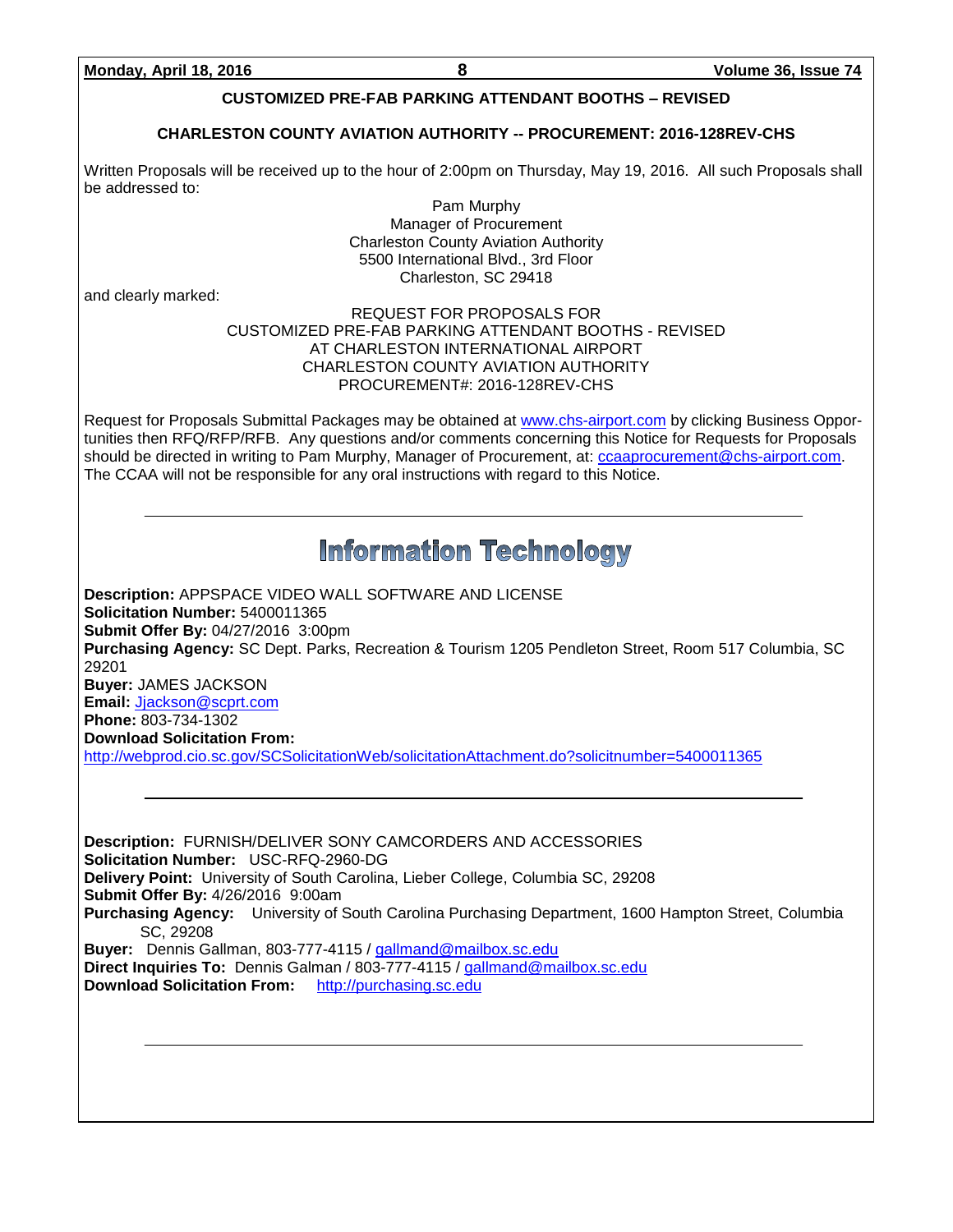**Monday, April 18, 2016 9 Volume 36, Issue 74**

# **Minor Construction <\$50,000**

**Description:** VAULT RESTROOM-EDISTO BEACH STATE PARK **Solicitation Number:** 5400011348 **Site Visit:** By appt. **Location:** Edisto Beach State Park, 8377 State Cabin Road, Edisto Island, SC 29438 **Submit Offer By:** 05/04/2016 3:00pm **Purchasing Agency:** SC Dept. Parks, Recreation & Tourism 1205 Pendleton Street, Room 517 Columbia, SC 29201 **Buyer:** JAMES JACKSON **Email:** [Jjackson@scprt.com](mailto:Jjackson@scprt.com) **Phone:** 803-734-1302 **Download Solicitation From:**  <http://webprod.cio.sc.gov/SCSolicitationWeb/solicitationAttachment.do?solicitnumber=5400011348> **Project Name:** USC UPSTATE URBAN AND REGIONAL STUDIES INSTITUTE **Project Number:** H34-D014-ID **Project Location:** 501 River Street Suite 200 Greenville SC 29601 **Construction Cost Range:** \$35,000 - \$45,000 **Description of Project:** Minor interior renovations to 2nd Floor office space for Urban & Regional Studies Center. 30 days for substantial completion. Minority and small business participation is encouraged. It is the bidders responsibility to download all bidding documents from the purchasing website [http://purchasing.sc.edu.](http://purchasing.sc.edu/) **Bidding Documents / Plans May Be Obtained From:** [http://purchasing.sc.edu](http://purchasing.sc.edu/) (see Facilities Construction Solicitations & Awards). **Architect/Engineer:** McMillan Pazdan Smith Architecture **A/E Contact:** K.J. Jacobs **A/E Address:** 400 Augusta Street Suite 200, Greenville, SC 29601 **A/E E-mail:** [kjjacobs@mcmillanpazdansmith.com](mailto:kjjacobs@mcmillanpazdansmith.com) **A/E Telephone:** 864-242-2033 **Agency/Owner:** University of South Carolina **Name & Title of Agency Coordinator:** Aimee B. Rish **Address:** 743 Greene Street, Columbia, SC 29208 **E-mail:** [arish@fmc.sc.edu](mailto:arish@fmc.sc.edu) **Telephone:** 803-777-2261 **Fax:** 803-777-7334 **Pre-Bid Conf./Site Visit:** Yes, non-mandatory **Pre-Bid Date/Time:** 4/26/2016 2:00pm **Place:** 501 River Street Suite 200 Greenville SC 29601 **Bid Closing Date/Time:** 5/10/2016 2:00pm **Place:** 743 Greene St; Cola, SC 29208 Conf .Rm 053 **Deliver Bids To:** Aimee B. Rish (BID ENCLOSED), 743 Greene Street, Columbia, SC 29208



**Description:** PRINTING PREA GUIDES **Solicitation Number:** 5400011356 **Submit Offer By:** 04/22/2016 10:00am **Purchasing Agency:** SC Department of Corrections 4420 Broad River Road Columbia, SC 29210 **Buyer:** RUTHIE BISHOP **Email:** [Bishop.Ruthie@doc.state.sc.us](mailto:Bishop.Ruthie@doc.state.sc.us) **Download Solicitation From:**  <http://webprod.cio.sc.gov/SCSolicitationWeb/solicitationAttachment.do?solicitnumber=5400011356>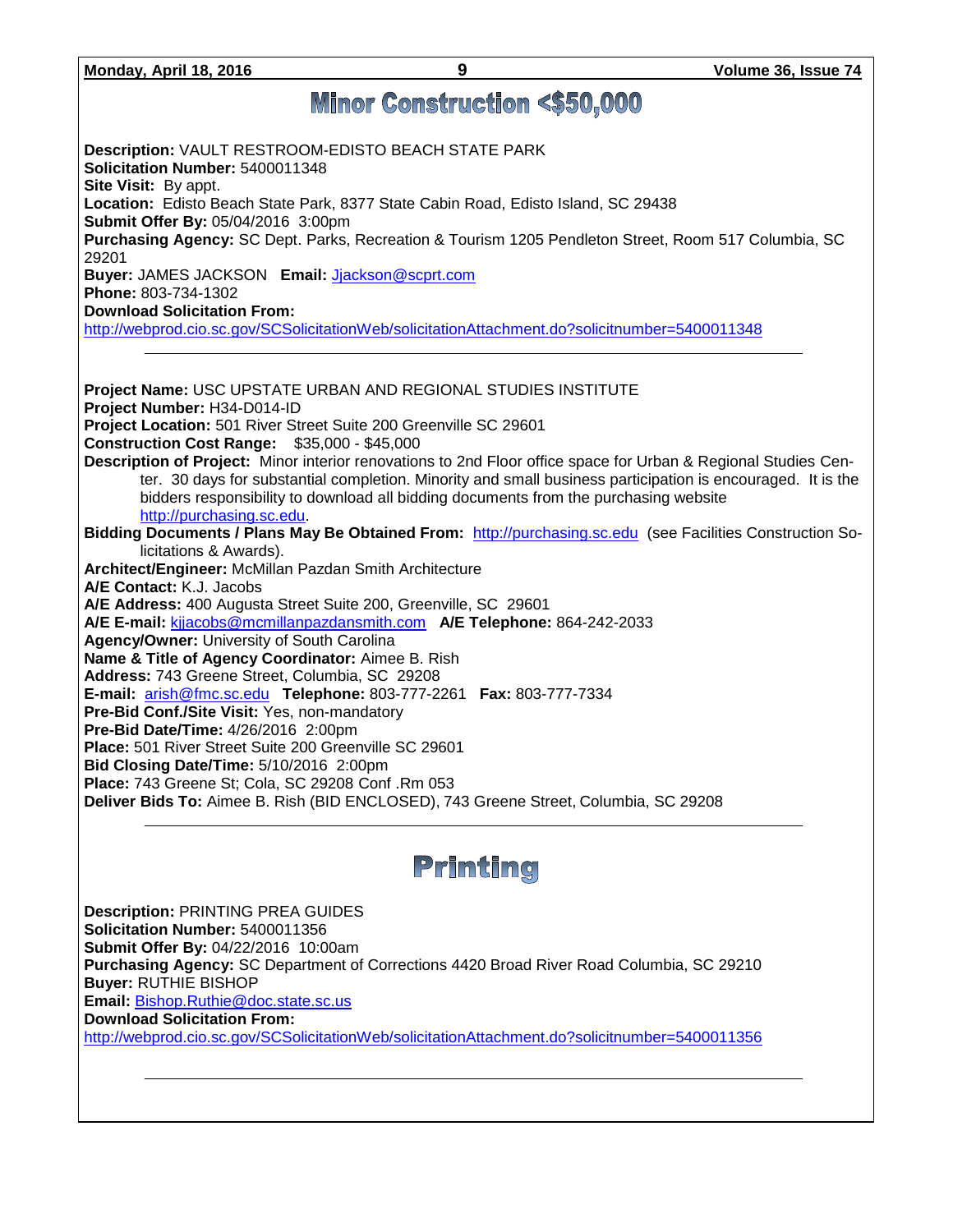|  | Monday, April 18, 2016 |  |  |
|--|------------------------|--|--|
|--|------------------------|--|--|

# Services

**Description:** DUMPSTER RENTAL/TRASH REMOVAL - ANDERSON **Solicitation Number:** 5400011353 **Submit Offer By:** 05/03/2016 2:30pm **Purchasing Agency:** SCDOT Procurement Office 955 Park Street Room 101 Columbia, SC 29201-3959 **Buyer:** SCOTT DOBEREINER **Email:** [dobereinersa@scdot.org](mailto:dobereinersa@scdot.org) **Download Solicitation From:**  <http://webprod.cio.sc.gov/SCSolicitationWeb/solicitationAttachment.do?solicitnumber=5400011353>

**Description:** DIRECTOR'S AND OFFICER'S AND EMPLOYMENT PRACTICES LIABILITY INSURANCE **Solicitation Number:** CCU9300116 **Delivery Point:** Conway, SC **Submit Offer By:** 6/1/2016 2:00pm **Purchasing Agency:** Coastal Carolina University, Procurement Services, PO Box 261954, Conway, SC 29528 **Buyer:** Dean Hudson, 843-349-2739 / [dhudson@coastal.edu](mailto:dhudson@coastal.edu) **Download Solicitation From:**

<https://bids.sciquest.com/apps/Router/PublicEvent?CustomerOrg=CoastalCarolina>

**Description:** USC - STROM THURMOND WELLNESS AND FITNESS CENTER AUDIO AND VIDEO **Solicitation Number:** USC-IFB-2957-JB **Site Visit:** Non-mandatory. 4/27/2016 11:00am **Location:** University of South Carolina, Strom Thurmond Wellness & Fitness Center Lobby, 1000 Blossom St., Columbia, SC 29201 **Submit Offer By:** 5/5/2016 3:00pm

**Purchasing Agency:** University of South Carolina, 1600 Hampton St., Ste. 606, Columbia, SC 29208 **Buyer:** Juaquana Brookins, 803-777-3596 / [jbrookin@fmc.sc.edu](mailto:jbrookin@fmc.sc.edu) **Download Solicitation From:** purchasing.sc.edu

**Description:** CUSTOM ACRYLIC WALL SURROUNDS, TUBE LINERS, WALL SURROUND/TUB LINERS AND SHOWER PANS

**Solicitation Number:** IFB 16-R1601517

**Delivery Point:** WINTHROP UNIVERSITY, FACILITIES MANAGEMENT, 349 COLUMBIA AVENUE, ROCK HILL, SC 29733

**Site Visit:** Non-mandatory. CHRIS ROUSSEAU, DIRECTOR OF OPERATIONS, FACILITIES MANAGEMENT - CELL: 803-242-9571, OFFICE: 803-323-4867 OR E-MAIL: [rousseauc@winthrop.edu.](mailto:rousseauc@winthrop.edu) SITE VISITS ARE NOT MANDATORY, HOWEVER, THEY ARE HIGHLY RECOMMENDED AND MAY BE SCHEDULED DURING THE FOLLOWING TIMES: FROM MAY 09, 2016 THROUGH MAY 12, 2016 BETWEEN THE HOURS OF 8:00am THROUGH 3:30pm.

**Submit Offer By:** 5/25/2016 3:00pm

**Purchasing Agency:** WINTHROP UNIVERSITY, PROCUREMENT SERVICES, 307 TILLMAN HALL, ROCK HILL, SC 29733

**Buyer:** TERESIA SEXTON, PROCUREMENT MANAGER I, 803-323-2143, EXT. 6026, E-MAIL: [sex](mailto:sextont@winthrop.edu)[tont@winthrop.edu](mailto:sextont@winthrop.edu)

**Download Solicitation From:** <http://www.winthrop.edu/procurement/bids.htm>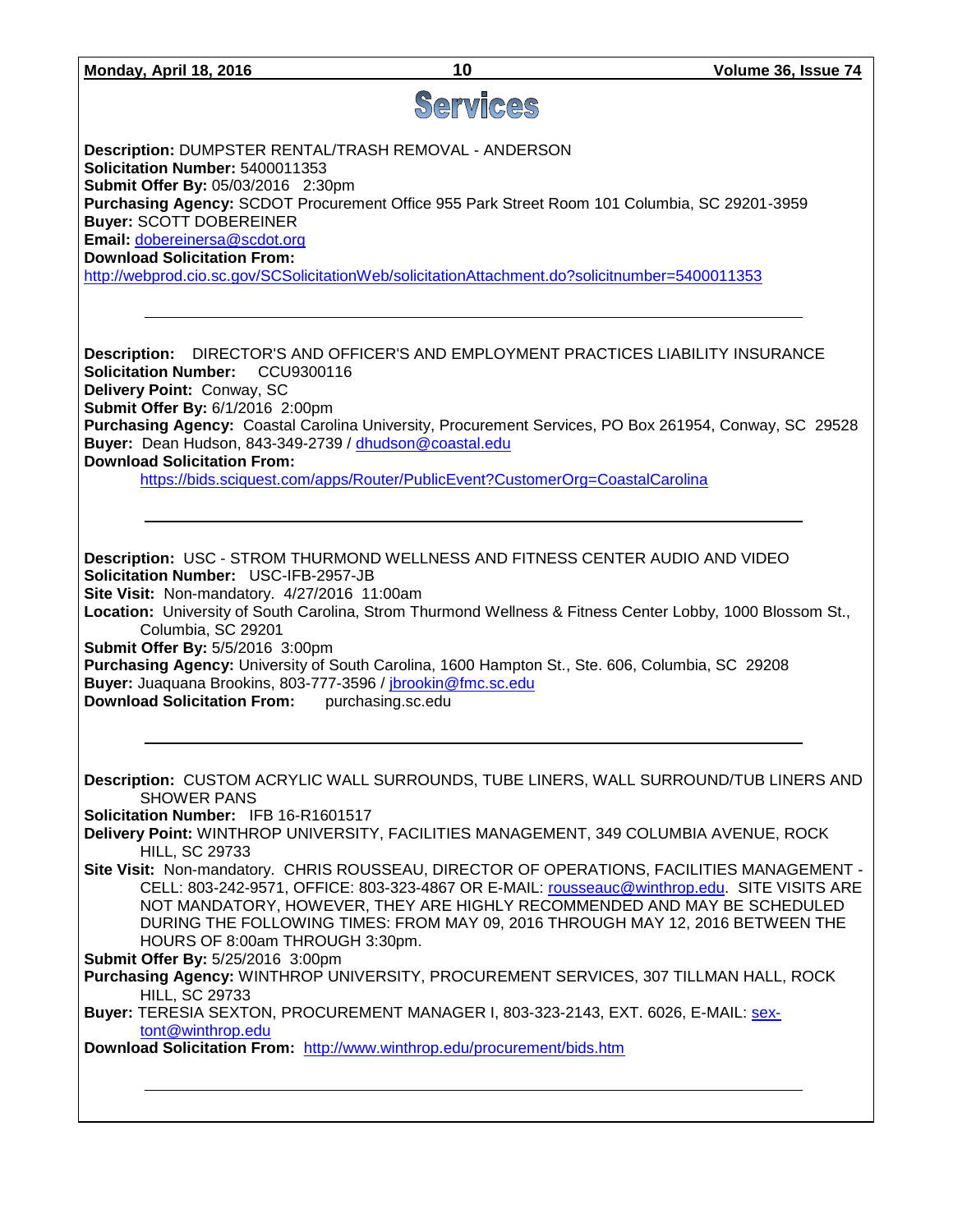**Description:** TRAVEL MANAGEMENT SERVICES **Solicitation Number:** CCU9300115 **Delivery Point:** Conway, SC **Submit Offer By:** 5/17/2016 2:00pm **Purchasing Agency:** Coastal Carolina University, Procurement Services, PO Box 261954, Conway SC 29528 **Buyer:** Dean Hudson, 843-349-2739 / [dhudson@coastal.edu](mailto:dhudson@coastal.edu) **Download Solicitation From:** <https://bids.sciquest.com/apps/Router/PublicEvent?CustomerOrg=CoastalCarolina>

## **RICHLAND-LEXINGTON RIVERBANKS PARK DISTRICT**

## **MONITORING OF NATURAL PUBLIC SWIMMING AREA**

Notice is hereby given that the Richland-Lexington Riverbanks Park District (herein after known as the "District) is calling for and requesting bids for the following:

Bid # C16005-5.5.2016 Term Contract for Routine Monitoring of Natural Public Swimming Area (Waterfall Junction)

Detailed specifications for the above referenced Bid are available as a download on our website at [www.riverbanks.org/procurement.](http://www.riverbanks.org/procurement) Bid specifications are also available at Riverbanks Zoo and Garden Procurement Services Division at 803-602-0831 or Email: *imonts@riverbanks.org.* 

Deadline for receipt of bids has been set for 2:00pm on May 5th, 2015. Only bids received on or before the time and date listed will be considered. Bids should be addressed to Procurement Services, 400 Rivermont Drive, Columbia, SC 29210. All bids will be opened publicly and read aloud at 2:00pm. All bids received after 2:00pm, of the day specified above, will be returned unopened.

The District reserves the right to accept or reject any and all bids in whole or in part and to waive any technicality or irregularity.

Supplies

**Description:** MULTI-THREAT VEST **Solicitation Number:** 5400011364 **Submit Offer By:** 05/03/2016 10:00am **Purchasing Agency:** SC Department of Corrections 4420 Broad River Road Columbia, SC 29210 **Buyer:** MELISSA MIMS **Email:** [Mims.Melissa@doc.state.sc.us](mailto:Mims.Melissa@doc.state.sc.us) **Download Solicitation From:**  <http://webprod.cio.sc.gov/SCSolicitationWeb/solicitationAttachment.do?solicitnumber=5400011364>

**Description:** MEDICAL GASSES **Solicitation Number:** 2016-IFB-58 **Submit Offer By:** 5/11/2016 3:00pm **Purchasing Agency:** Lexington County, 212 South Lake Drive, Suite 503, Lexington, SC 29072 **Contact:** Angela Seymour **Email:** [aseymour@lex-co.com](mailto:aseymour@lex-co.com) **Phone:** 803-785-8319 **Download Solicitation From:** <https://bids.sciquest.com/apps/Router/PublicEvent?CustomerOrg=LexingtonCounty>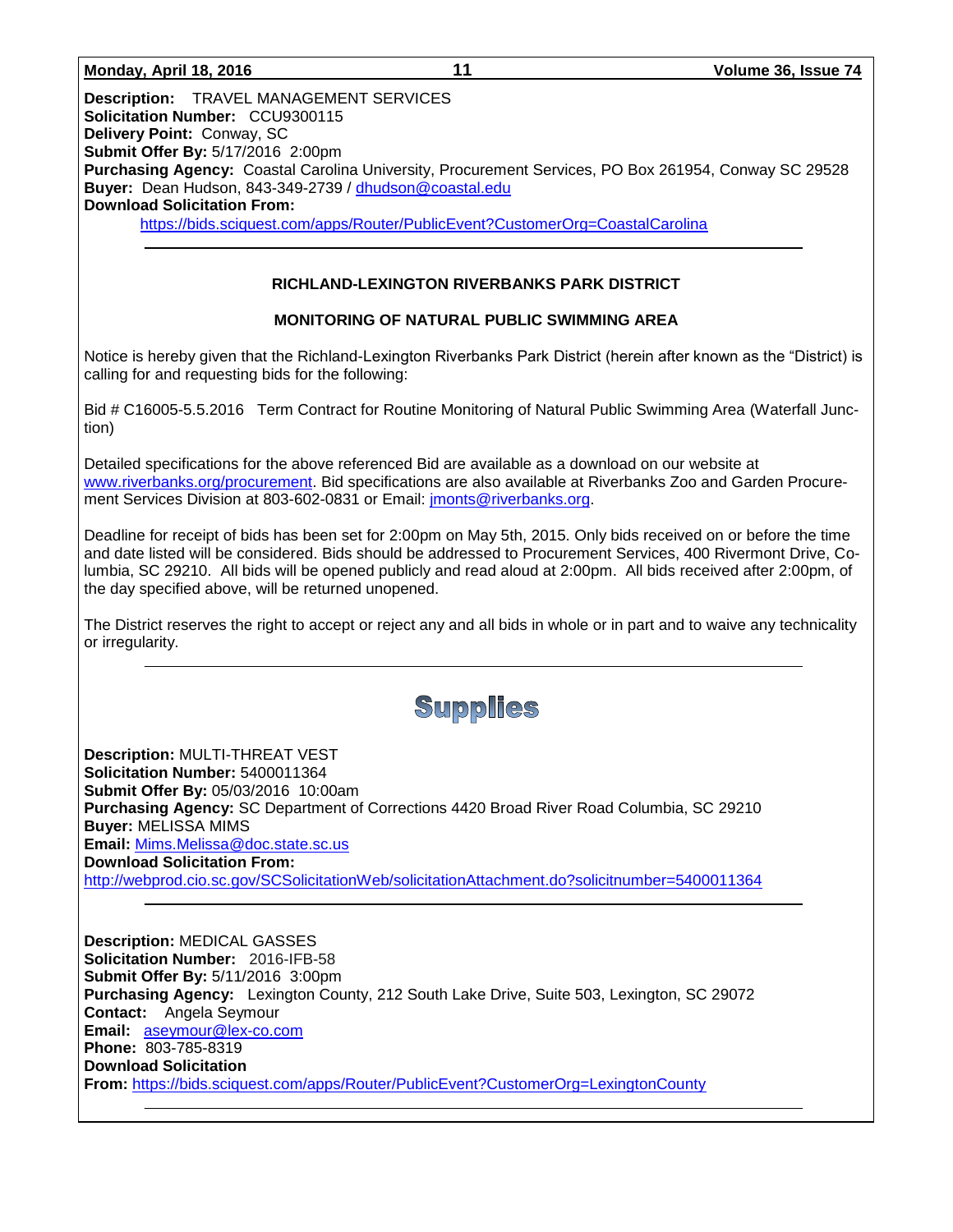#### **Monday, April 18, 2016 12 Volume 36, Issue 74**

**Description:** RE-BID - FLOOR MAINTENANCE SUPPLIES FOR GREENWOOD SCHOOL DISTRICT 50 **Solicitation Number:** IFB 16-012 **Delivery Point:** Greenwood, SC 29649 **Submit Offer By:** 4/27/2016 11:00am **Purchasing Agency:** Greenwood School District 50, PO Box 248, Greenwood SC 29648 or 1855 Calhoun Road, Greenwood, SC 29649 **Buyer:** Jack Butler, Warehouse/Procurement Mgr., 864-941-5793 or [butlerjl@gwd50.org](mailto:butlerjl@gwd50.org)

**Download Solicitation From:** E-mail [butlerjl@gwd50.org](mailto:butlerjl@gwd50.org) for bid package



#### **VENDORS, DON'T NEGLECT TO CHECK THE STATE'S FIXED PRICE BIDS**

If authorized by the original solicitation, the State may use "competitive fixed price bidding" to create procurements with an open response date. These fixed price bids are advertised in SCBO once, but the solicitation may provide for bids to be accepted continuously or periodically during the contract term. The links below take you to a listing of all open solicitations conducted by the central purchasing office using the competitive fixed pricing bidding rules.

> Fixed Price Bids - [Information Technology](http://www.mmo.sc.gov/PS/vendor/PS-vendor-fixed-price-bids-it.phtm) (Open Response Date) Fixed Price Bids - [Supplies & Services](http://www.mmo.sc.gov/PS/vendor/PS-vendor-fixed-price-bids-ss.phtm) (Open Response Date)

> > **INSPECTOR GENERAL'S FRAUD HOTLINE**

(State Agency fraud only) 1-855-723-7283 / [http://oig.sc.gov](http://oig.sc.gov/)

#### **COMMENTS?**

The Division of Procurement Services encourages you to make your comments via the following methods: Customer Comment System:<http://www.mmo.sc.gov/PS/ccs/MMO-ccs-index.phtm> Telephone 803-737-0600

# **Helpful Links**

To sign up for an RSS feed for SCBO: [http://procurement.sc.gov/PS/general/scbo/scbo-rss.php.](http://procurement.sc.gov/PS/general/scbo/scbo-rss.php).

For information about SCBO: <http://procurement.sc.gov/PS/general/scbo/PS-scbo-index.phtm>

For links to purchasing website across South Carolina: <http://www.mmo.sc.gov/PS/vendor/PS-vendor-other-sol.phtm>

For vendor information: <http://procurement.sc.gov/PS/vendor/PS-vendor-new.phtm>

For vendor registration: <http://procurement.sc.gov/PS/vendor/PS-vendor-registration.phtm>

> Division of Procurement Services homepage: <http://procurement.sc.gov/PS/PS-index.phtm>